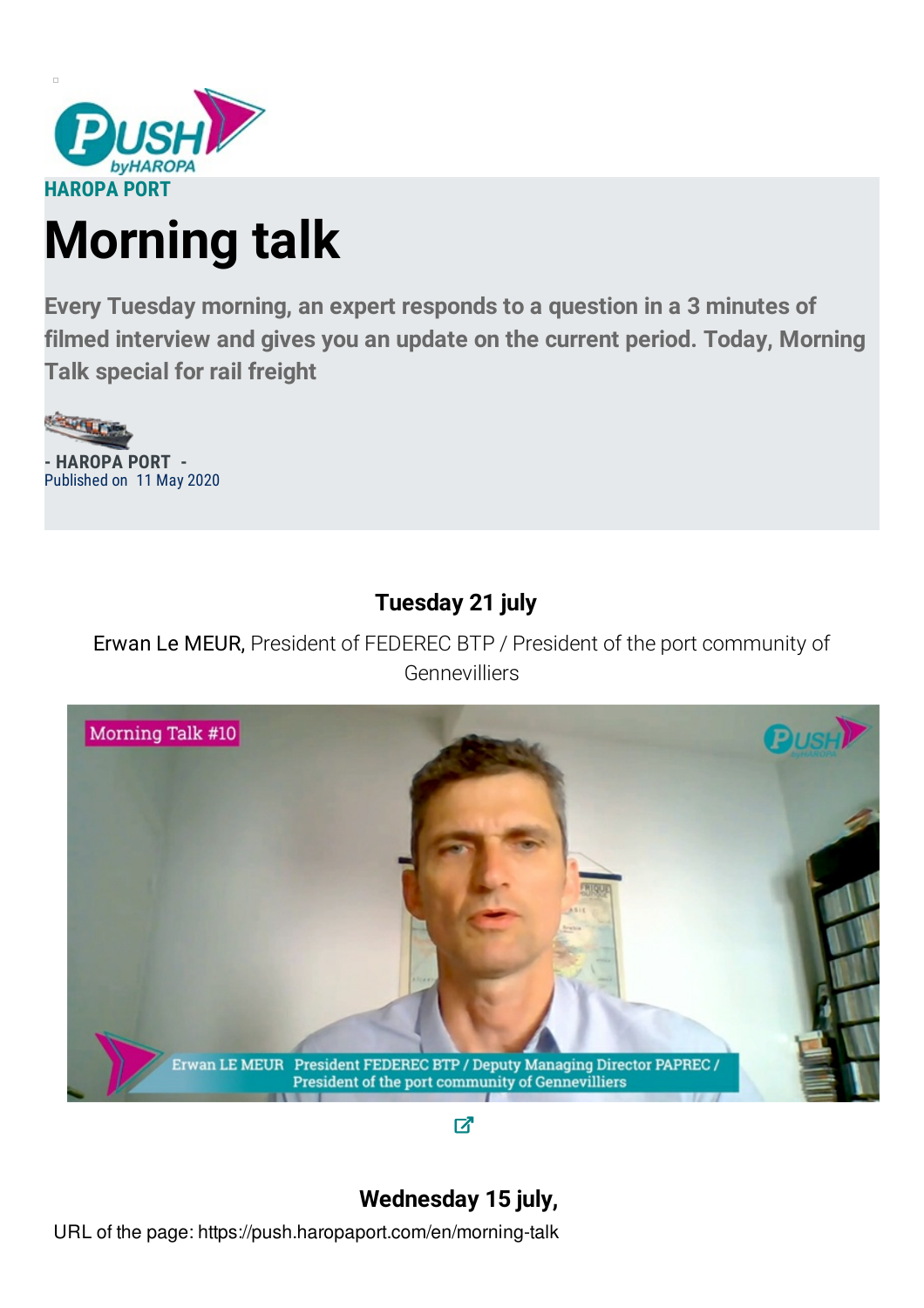### Baptiste MAURAND, Managing Director HAROPA - Port of Le Havre



## **Tuesday 7 july,**

### Jean-Paul BALZAMO, Interregional Director of Customs - Normandy



 $\overline{A}$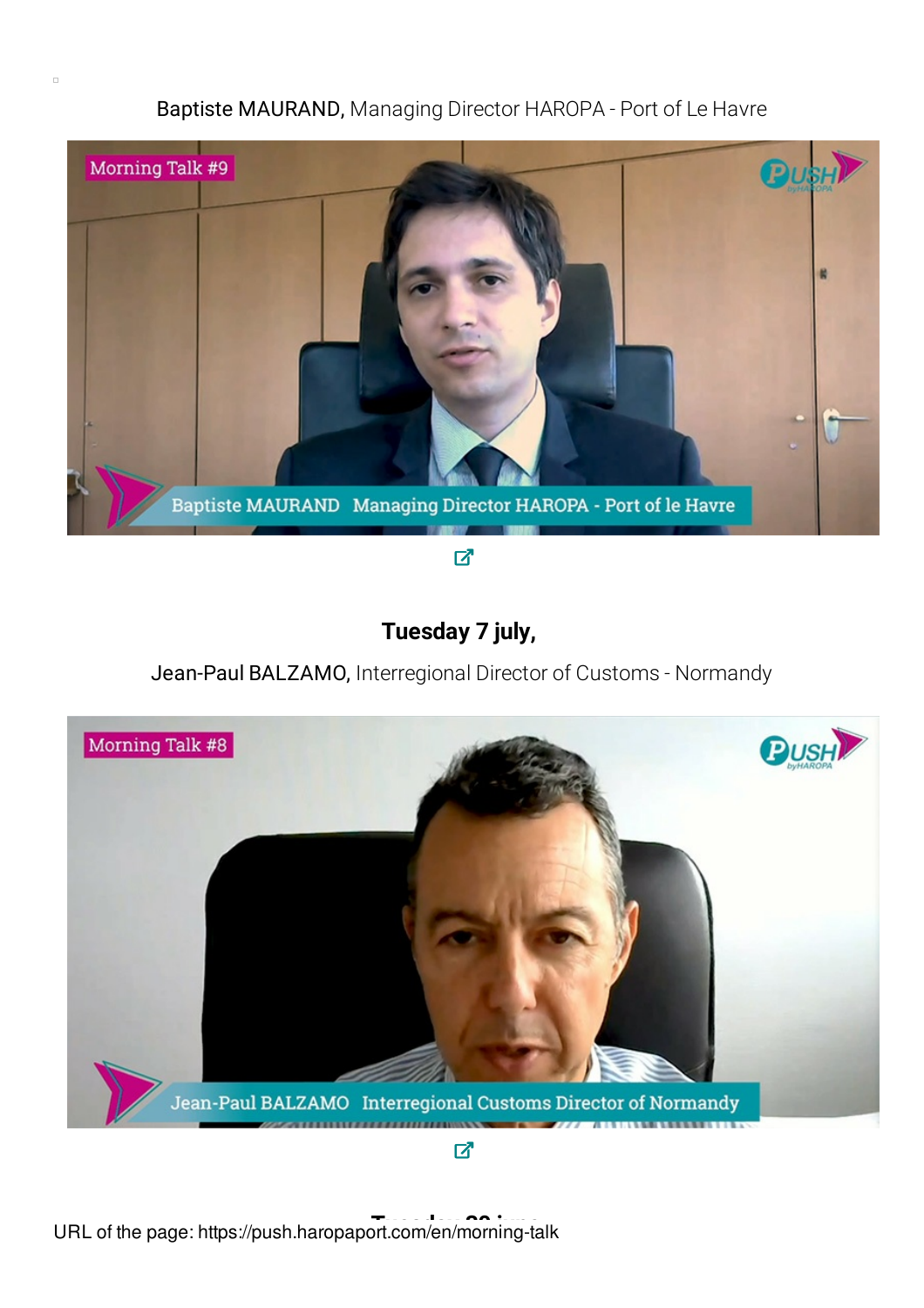#### **Tuesday 30 june,**

#### Olivier JEAN-BAPTISTE, General Manager XP Log



 $\overline{\mathbf{Z}}$ 

### **Tuesday 23 june,**

Benoît Lefèbvre, General Manager SONOTRI FNTR Xavier Brangeon, Operations Manager of TRANSPORTS BRANGEON



**Benoît LEFEBVRE** General Manager SONOTRI FNTR

**Xavier BRANGEON** Operations Manager of TRANSPORTS BRANGEON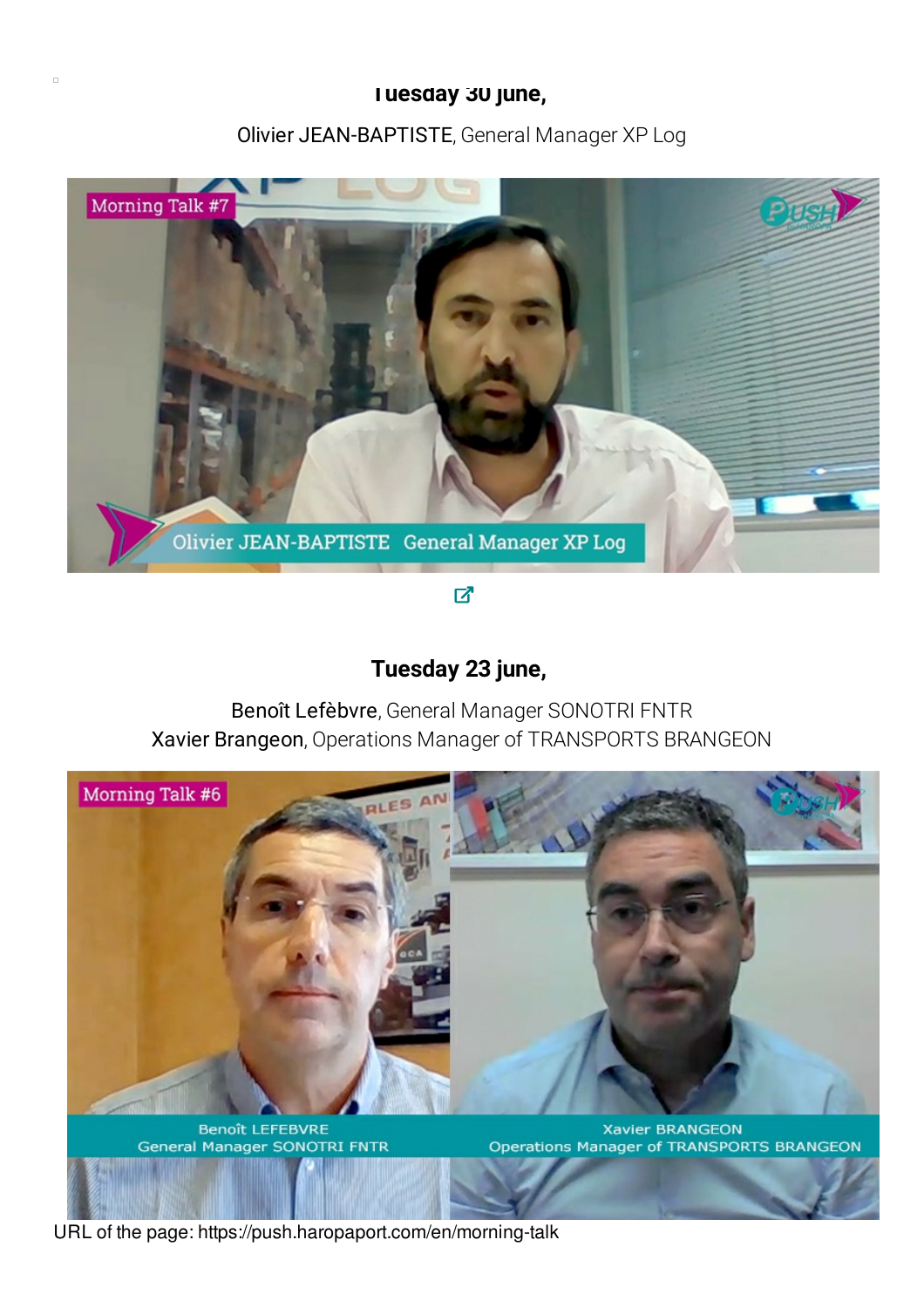# **Tuesday 16 june,**

才

 $\Box$ 

Christophe Régnier, Chairman Le Havre Terminal Exploitation (LHTE)



 $\overline{\mathbf{z}}$ 

## **Tuesday 9 june,**

Hervé Cornède, Chairman of the SOGET - Executive Board

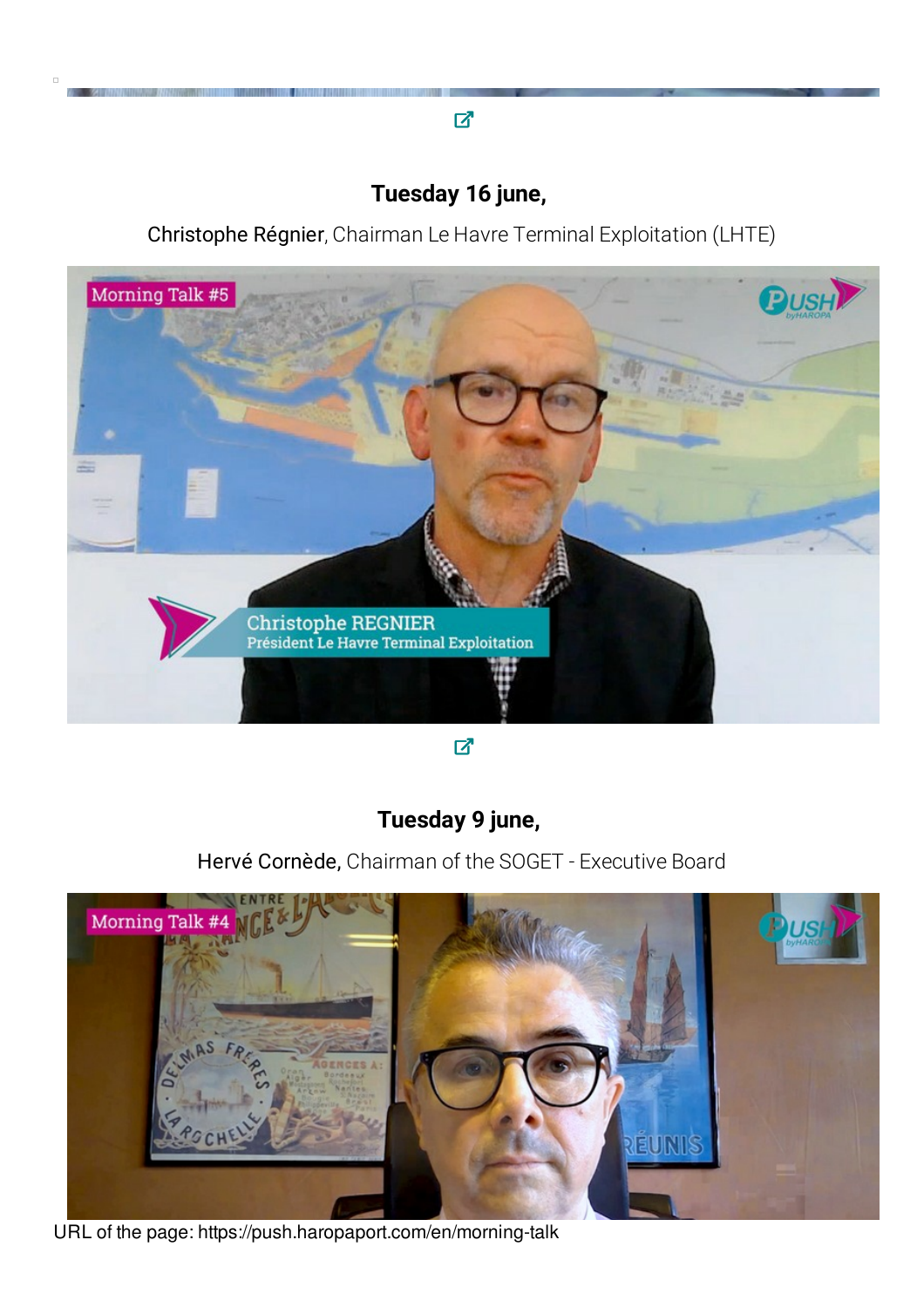

 $\Box$ 

才

## **Tuesday 2 june,**

Antoine Berbain, General Manager - HAROPA - Ports de Paris



☑

## **Tuesday 26 may,**

Dominique Ritz, Interregional Manager for the Seine Basin



URL of the page: https://push.haropaport.com/en/morning-talk